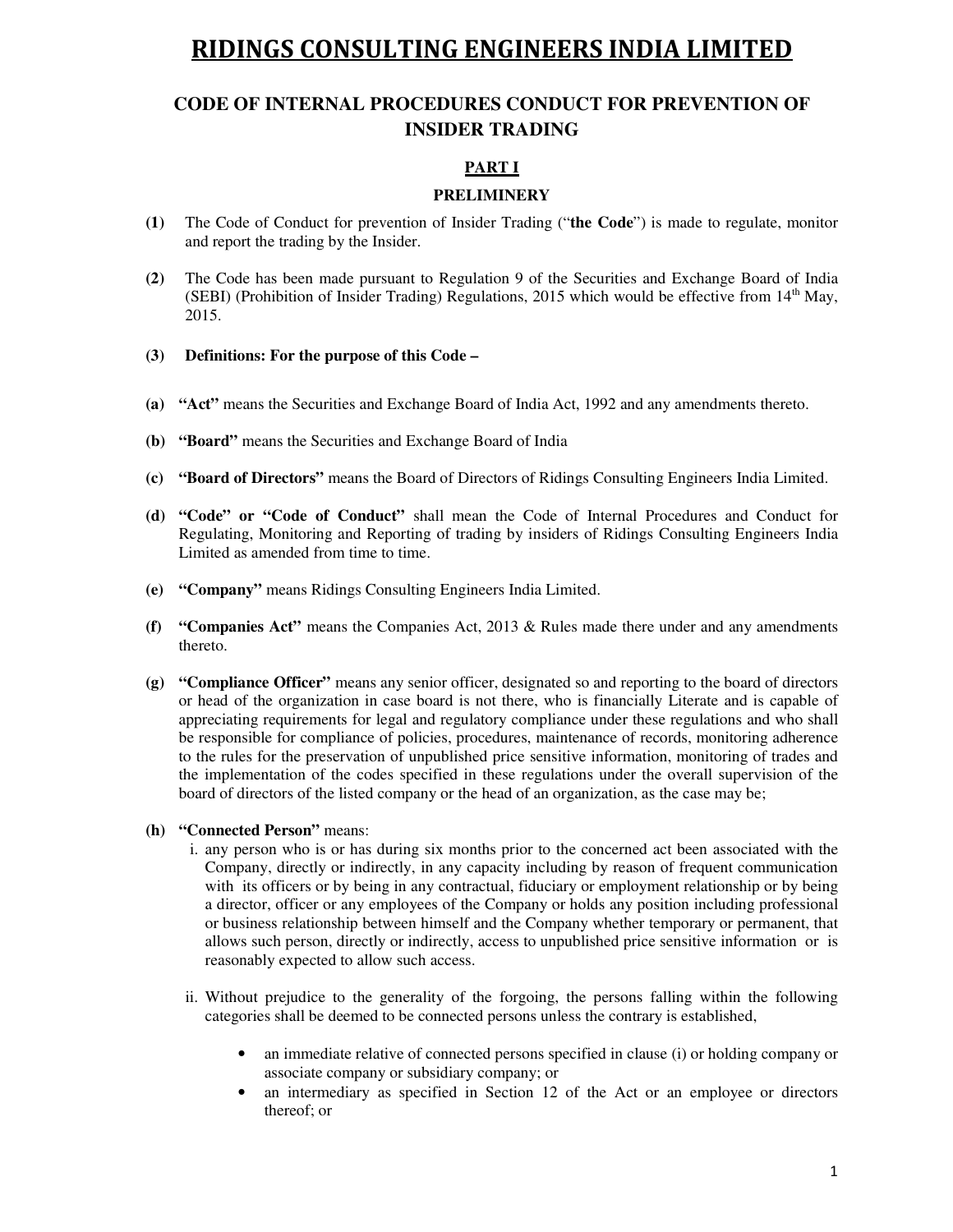- an investment company, trustee company, assets management company or an employee or director thereof; or
- an official of a stock exchange or of clearing house or corporation; or
- a member of board of trustees of a mutual fund or a member of the board of directors of the assets management company of a mutual fund or is an employee thereof; or
- a member of the board of directors or an employee, of a public financial institution as defined in section 2(72) of the Companies Act, 2013; or
- an official or an employee of a self- regulatory organization recognized or authorized by the Board; or
- a banker of the Company; or
- a concern, firm, trust, Hindu undivided Family, company or association of persons wherein a director of the Company or his immediate relative or banker of the Company, has more than ten percent, of the holding or interest;
- **i) "Designated Employees"** means all employees who are Deputy General Managers and above and such other employee who may be so designated from time to time by the Chairman, Executive Director, Whole Time Director and Managing Director for the purpose of this Code.
- **j) "Designated Person"** means Directors, Key Managerial Personnel and designated employees of the Company.
- **k) "Generally available information"** means information that is accessible to the public on a nondiscriminatory basis.
- **l) "Insider"** means any person who is a connected person; or in possession of or having access to unpublished price sensitive information;
- **m) "Immediate relative"** means a spouse of a person, and include parents, sibling, and child of such person or of the spouse, any of whom is either dependent financially on such person, or consults such person in taking decisions relating to trading in securities of the Company.
- **n) "Promoter"** shall have the meaning assigned to it under the SEBI (Issue of Capital and Disclosure Requirements) Regulations, 2009 or any modification thereof.
- **o) "Relatives"** means a person, as defined in Section 2(77) of the Companies Act, 2013 and any amendments thereto.
- **p) "Regulations"** means the SEBI (Prohibition of Insider Trading) Regulations, 2015 and any amendments thereto.
- **q) "Stock Exchange"** means a stock exchange which is recognized of the Central Government or SEBI under Section of Securities Contracts (Regulation) Act, 1956 and any amendments thereto.
- **r) "Securities"** shall have the meaning assigned to it under the Securities Contracts (Regulations) Act, 1956 (42 of 1956) or any modification thereof except units of a mutual fund.
- **s) "Specified"** means specified by SEBI in writing.
- **t) "Takeover Regulations"** means SEBI (Substantial Acquisition of Shares and Takeovers) Regulations, 2011 and any amendments thereto.
- **u) "Trading"** means and includes subscribing, buying, selling, dealing, or agreeing to subscribe, buy, sell, deal in any securities, and "trade" shall be construed accordingly.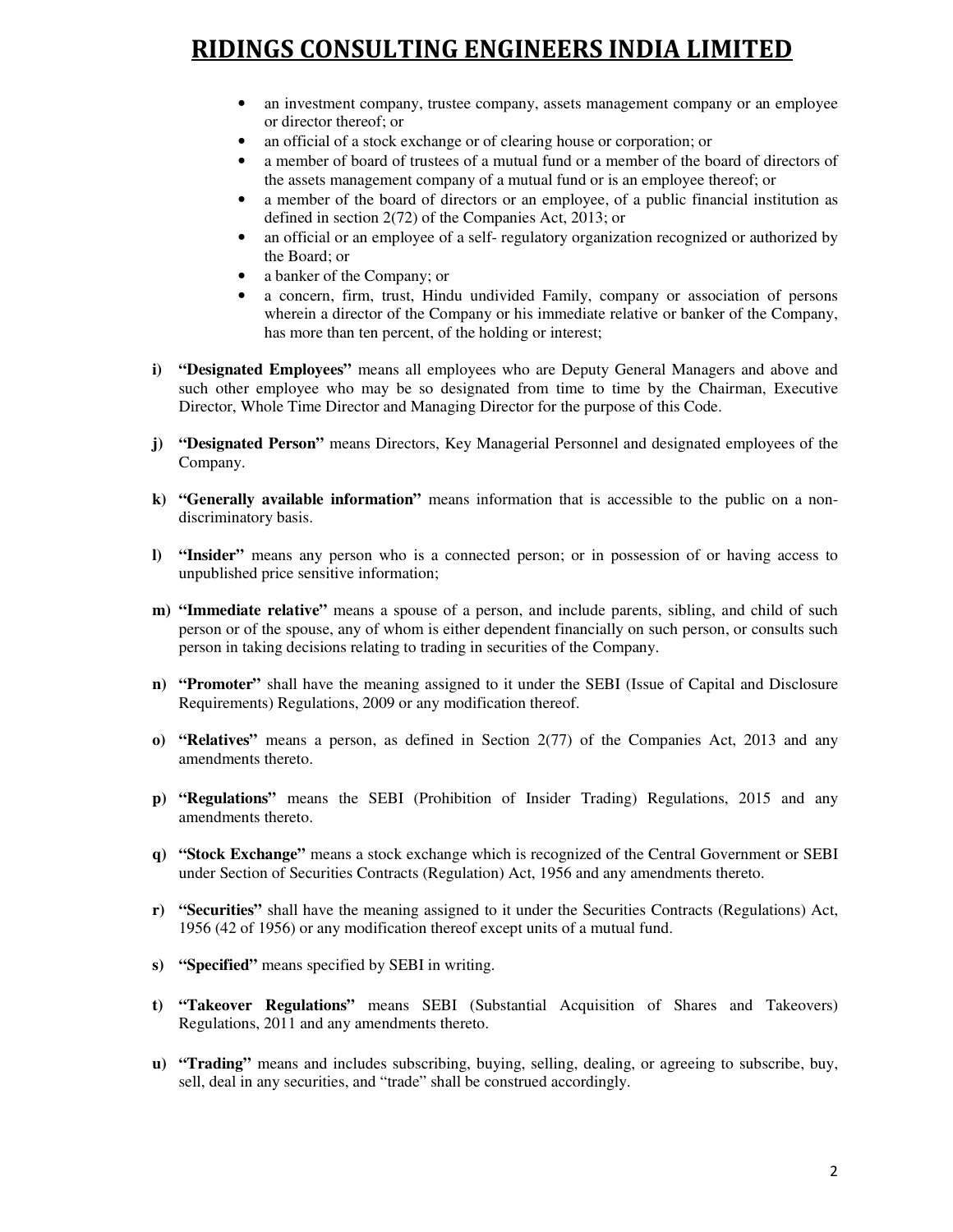- **v) "Trading Day"** means a day on which recognized Sock Exchanges are open for trading.
- **w) "Trading Window"** means a trading period for trading in Company's Securities as specified by the Company from time to time.
- **x) "Unpublished Price Sensitive Information"** means any information, relating to a company or its securities, directly or indirectly, that is not generally available which upon becoming generally available, is likely to materially affect the price of the securities and shall, ordinarily including but not restricted to, information relating to following:-
	- (i) Financial Results;
	- (ii) Dividends;
	- (iii) Change in capital structure;
	- (iv) Mergers, de-mergers, acquisitions, delisting, disposals and expansion of business and such other transactions;
	- (v) Changes in Key Managerial Personnel; and
	- (vi) Material events in accordance with the listing agreement with the Sock Exchange
- **(y)** All other words and phrases not defined in this Code will have the meaning as defined in the SEBI Act, 1992, Securities Contracts (Regulations) Act, 1956, The Depositories Act, 1996 or The Companies Act, 2013 and Rules and Regulations made there under and any amendment thereto.
- **(4) Applicability of the Code:** This Code will be applicable to the insider as defined in the Clause 3(l) of this Code of Conduct.

## **PART – II**

### **RESTRICTIONS ON COMMUNICATION AND TRADING BY INSIDERS**

### **(5) Communication or procurement of unpublished price sensitive information:**

- (a) No insider shall communicate, provide, or allow access to any unpublished price sensitive information, relating to the company or securities listed or proposed to be listed, to any person including other insiders except where such communication is in furtherance of legitimate purposes, performance of duties or discharge of legal obligations.
- (b) No person shall procure from or cause the communication by any insider of unpublished price sensitive information, relating to the company or securities listed or proposed to be listed, except in furtherance of legitimate purposes, performance of duties or discharge of legal obligations.
- (c) Notwithstanding anything contained in this regulation, unpublished price sensitive information may be communicated, provided, allowed access to or procured, in connection with a transaction:
	- i. entail an obligation to make an open offer under the takeover regulations where the board of directors of the company is of informed opinion that the proposed transaction is in the best interests of the company;
	- ii. not attract the obligation to make an open offer under the takeover regulations but where the board of directors of the company is of informed opinion that the proposed transaction is in the best interests of the company and the information that constitute unpublished price sensitive information is disseminated to be made generally available at least two trading days prior to the proposed transaction being effected in such form as the board of directors may determine.
- **(6) Trading when in possession of unpublished price sensitive information:**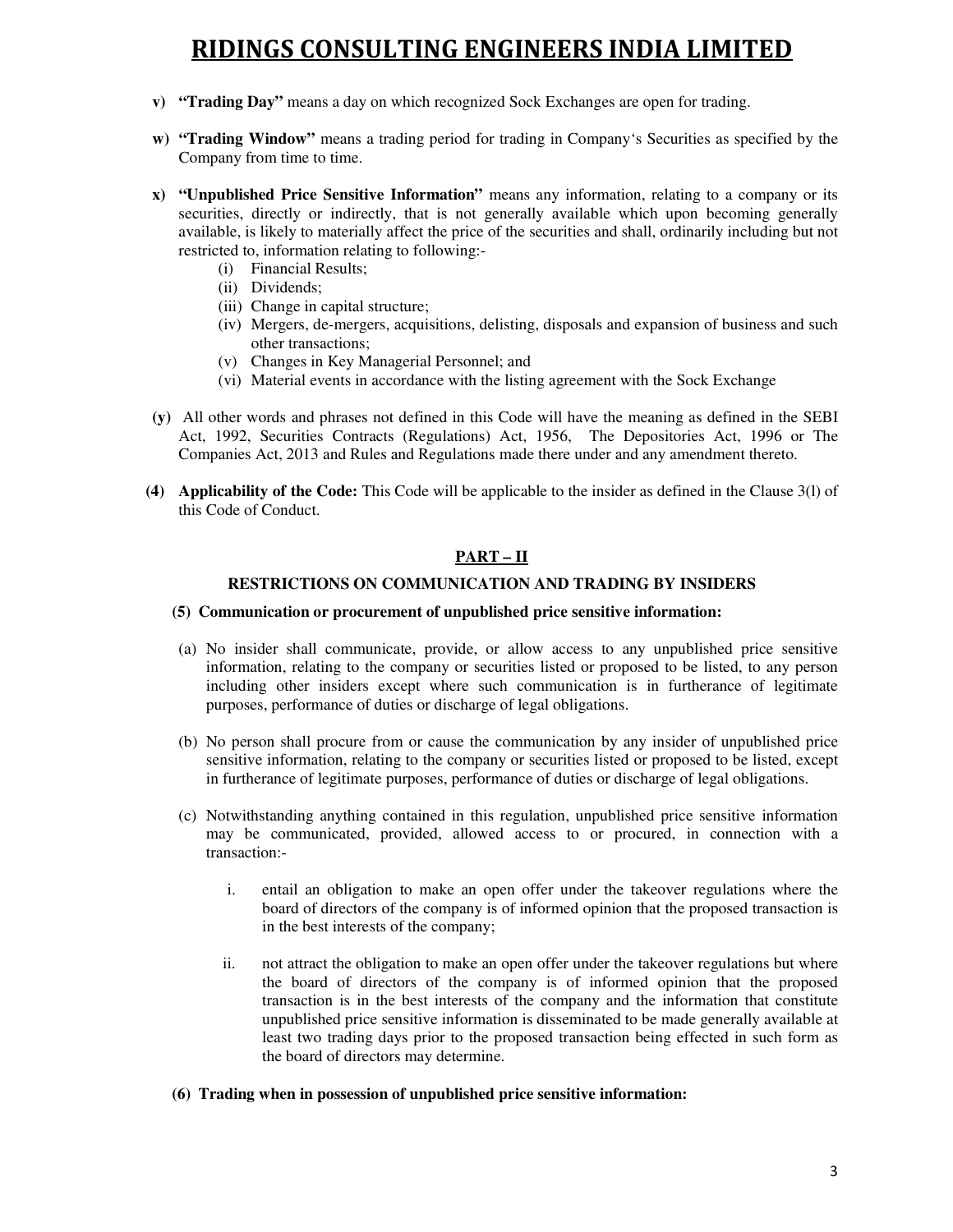No insider shall trade in the equity shares of the Company when in possession of unpublished price sensitive information except as allowed under the Regulation 4(1) of the SEBI (Prohibition of Insider Trading) Regulations, 2015.

### **(7) Trading Plans:**

- (1) An insider shall be entitled to formulate a trading plan pursuant to Regulation 5(2) of SEBI (Prohibition of Insider Trading) Regulations, 2015 and present it to the compliance officer for approval and public disclosure pursuant to which trades may be carried out on his behalf in accordance with such plan. No insider shall apply to the Compliance Officer for pre-clearance of Trading Plans during the closure of the Trading Window. No Insider shall execute contra-trade during the period of the Trading Plan which has been approved by the Compliance Officer of the Company.
- (2) The Compliance Officer shall review the trading plan to assess whether the plan would have any potential for violation of these regulations and shall be entitled to seek such express undertakings as may be necessary to enable such assessment and to approve and monitor the implementation of the plan.
- (3) The Trading Plan once approved shall be irrevocable and the insider shall mandatorily have to implement the plan pursuant to Regulation 5(4) of SEBI (Prohibition of Insider Trading) Regulations, 2015 without being entitled to either deviate from it or to execute any trade in the securities outside the scope of the trading plan.
- (4) Upon approval of the trading plan, the compliance officer shall notify the plan to the stock exchanges on which the securities are listed.

### **PART– III**

### **DISCLOSURES OF TRADING BY INSIDERS**

### **(8) General Provisions:**

- (1) Every public disclosure under this part shall be made in such form as may be specified.
- (2) The disclosures to be made by any person under this Part shall include those relating to trading by such person's immediate relatives, and by any other person for whom such person takes trading decisions.
- (3) The disclosures of trading in securities shall also include trading in derivatives of securities and the traded value of the derivatives shall be taken into account for purposes of this Part:

Provided that trading in derivatives of securities is permitted by any law for the time being in force.

(4) The disclosures made under this Part shall be maintained by the company, for a minimum period of five years, in such form as may be specified.

### **(9) Disclosures by certain persons:**

#### (1) **Initial Disclosures:**

- (a) Every Promoter, Key Managerial Personnel, Director and Designated Employee of the Company shall disclose his equity shareholding in the Company as on date of this code taking effect to the Company within thirty days of this code taking effect in **Form No. "A"**
- (b) Every person on appointment as a Key Managerial Personnel or a Director of the Company or upon becoming a Promoter shall disclose his equity shareholding in the Company as on the date of the appointment or becoming a Promoter, to the Compliance Officer within seven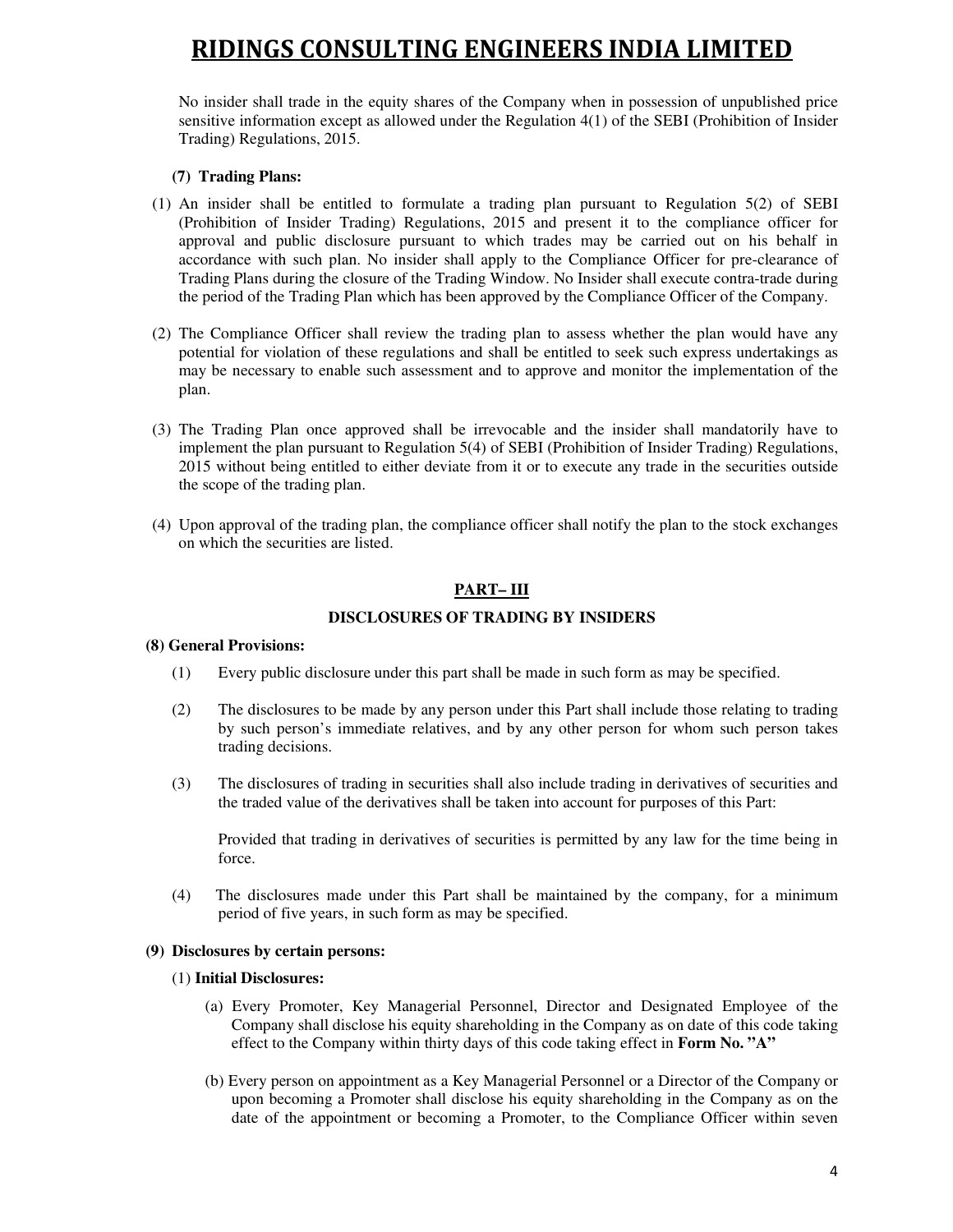days of such appointment or becoming a Promoter in **Form No. "B"** 

### (2) **Continual Disclosures:**

- (a) Every Promoter, Employee and Director of the Company shall disclose to the Compliance Officer in **Form No. "C"** the number of equity shares acquired or disposed of within two trading days of such transaction, if the value of the equity shares traded, whether in one transaction or a series of transactions over any calendar quarter, aggregates to a traded value in **excess of Rs. Ten Lacs or such other value as may be specified**;
- (b) The Company shall notify the particulars of such Trading to Stock Exchange within two trading days of receipt of the disclosure or from becoming aware of such information.

### (3) **Disclosures by other connected persons:**

The other connected persons to whom this Code is applicable is holding equity shares of the Company, shall disclose their shareholding within 30 days from the date of this code taking effect in **Form No. "D"** and Trading made by them within 7 days in **Form No "E"** if the value of the equity shares traded, whether in one transaction or a series of transactions over any calendar quarter, aggregates to a traded value in **excess of Rs. Ten Lacs or such other value as may be specified.**

- **(10) Compliance of the Trading Restrictions:** Every Promoter, Key Managerial Personnel, Director and Designated Employee of the Company shall be subject to Trading restrictions in the following manner:-
	- **(a) The Trading window:** The Trading Window will be closed before 7 days of the happening of the following events and shall remain closed 48 hours after the publication of the price sensitivity information i.e.
		- (i) Declaration of Financial Results (Quarterly, Half Yearly &Annual)
		- (ii) Declaration of Dividends ( Interim & Final)
		- (iii)Issue of securities by way of Public/ Rights /Bonus etc.
		- (iv) Any major expansion plan or execution of new project
		- (v) Amalgamation, Mergers, takeovers or any buy back.
		- (vi) Disposal of the whole or substantially the whole of the undertaking.
		- (vii) Any major change in policies, plans or operation of the Company

### **(b) Restriction on Trading during the Closure of Trading Window:**

Every promoter, key managerial personnel, director and designated employee of the company shall not deal in the equity shares of the Company during the Closure of the Trading Window.

### **(c) Pre-clearance of Trading Plans:**

- i. Every Promoter, Key Managerial Personnel, Director and Designated Employee of the Company and the Persons deemed to be connected persons as per this Code intending to buy/sell equity shares of the Company will have to submit the trading plan(s) in the **Form No. "F"** at least six months prior to the start of the trading to the Compliance Officer of the Company for the prior approval.
- ii. Only after receiving the prior approval, the transaction should be carried out strictly as per the Trading plan(s) approved by the Compliance Officer of the Company.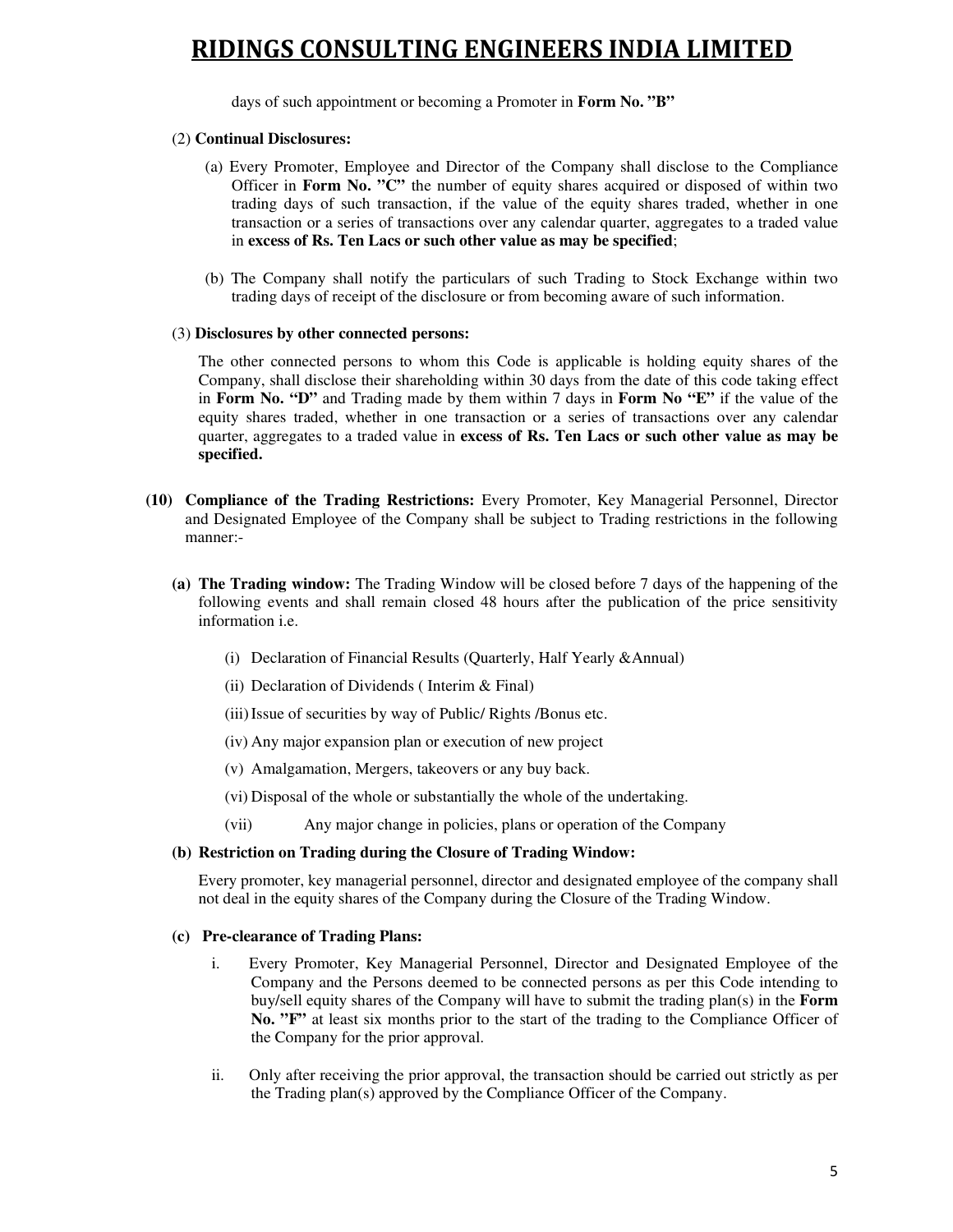- iii. The Compliance Officer will disclose the Trading plan(s) approved by him to the BSE immediately.
- iv. The Trading plan(s) once approved by the Compliance Officer of the Company shall be irrevocable and the concern person shall have to mandatorily carry out the Trades within the time limit as approved by the Compliance Officer of the Company. No Trade(s) shall be executed during the closure of the Trading window.

### **(11) Violation of the Code:**

- (a) Every Promoter, Key Managerial Personnel, Director and Designated Employee of the Company and the persons deemed to be connected persons as per this Code who violates any of the provisions of this Code will be penalized and appropriate action will be taken against them by the Company after giving reasonable opportunity to them to show cause. They shall also be subject to disciplinary action including wage freeze, Suspension, in-eligibility for future participation in E.S.O.P. etc.
- (b) If the Insider deals in the equity shares of the Company, violating the Code, the Compliance Officer will confidentially maintain the list of the same.
- (c) In addition to the action which may be taken by the Company, the persons violating this Code will also be subject to any penal action by SEBI as per SEBI Act and the Company shall inform the same to the SEBI promptly.
- **(12)** The Compliance Officer of the Company shall report to the Board of Directors and the Chairman of the Audit Committee of the Company about the compliance of the Code on quarterly basis.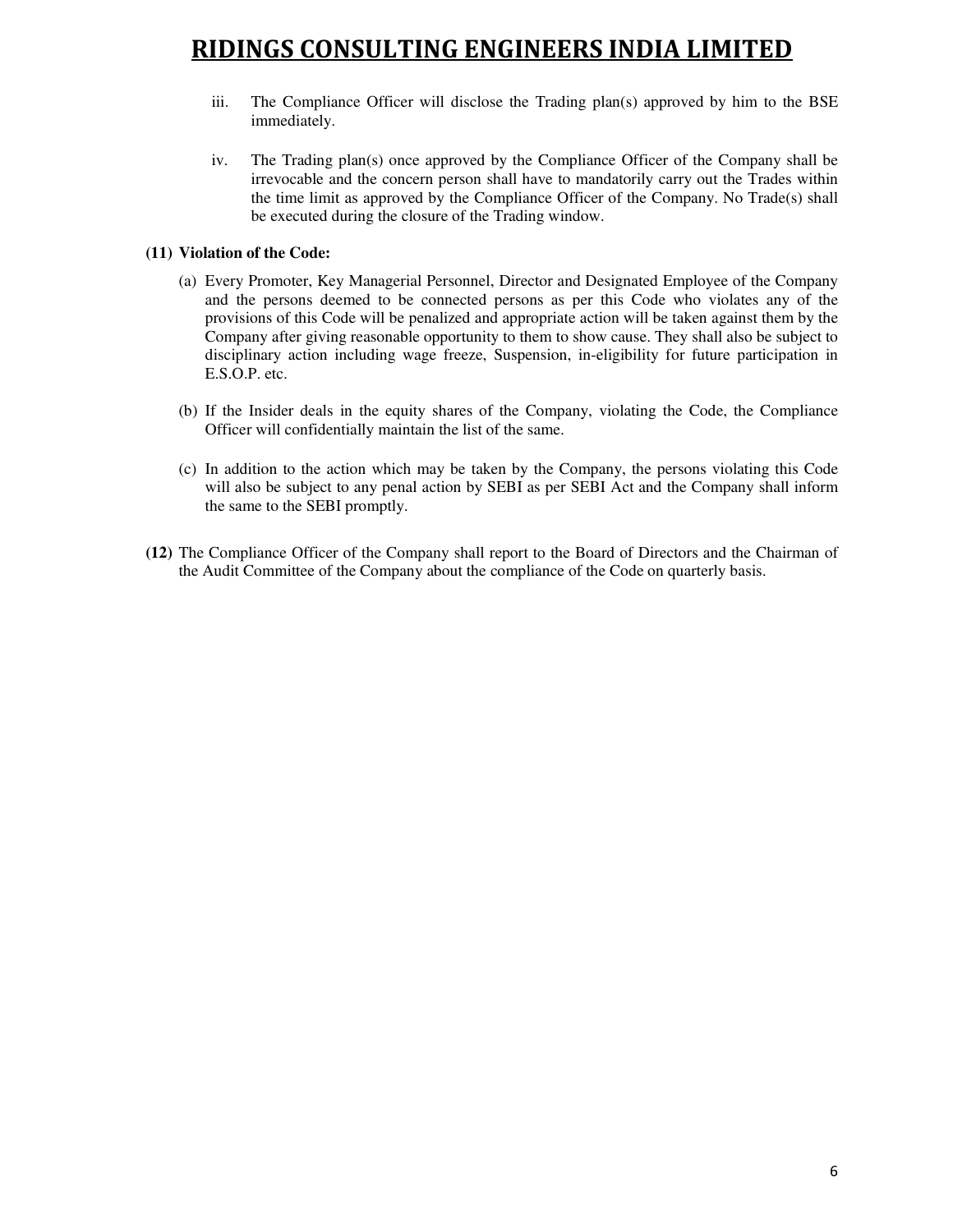### **FORM "A"**

**(13) SEBI (Prohibition of Insider Trading) Regulations, 2015 [Regulation 7 (1) (a) read with Regulation 6 (2) – Initial disclosure to the company] Pursuant to clause no. 9(1) (a) of the code** 

Name of the company: \_\_\_\_\_\_\_\_\_\_\_\_\_\_\_\_\_\_\_\_\_\_\_\_\_\_\_\_\_\_\_\_

ISIN of the company: \_\_\_\_\_\_\_\_\_\_\_\_\_\_\_\_\_\_\_\_\_\_\_\_\_\_\_\_\_\_\_\_

**Details of Securities held by Promoter, Key Managerial Personnel (KMP), Director and other such persons as mentioned in Regulation 6(2)** 

| Name,<br><b>CIN/DIN</b><br>&            | (Promoters/ KMP/                          | Pan,   Category of person   Securities held as on the date of regulation<br>coming into force |     | $\%$<br>Shareholding | of |
|-----------------------------------------|-------------------------------------------|-----------------------------------------------------------------------------------------------|-----|----------------------|----|
| Address with Directors/<br>Contact nos. | relative<br>Immediate<br>to / others etc. | Type of Security (for e.g. -<br>Shares, warrants, Convertible<br>Debentures etc.)             | No. |                      |    |
|                                         |                                           |                                                                                               |     |                      |    |

*Note: "Securities" shall have the meaning as defined under regulation 2(1) (i) of SEBI (Prohibition of Insider Trading) Regulations, 2015.* 

**Details of Open Interest (OI) in derivatives of the company held by Promoter, Key Managerial Personnel (KMP), Director and other such persons as mentioned in Regulation 6 (2)** 

|               |                                      |                                      | Open Interest of the Future contracts held as on the   Open Interest of the Option contracts held as on |            |                                 |  |  |  |
|---------------|--------------------------------------|--------------------------------------|---------------------------------------------------------------------------------------------------------|------------|---------------------------------|--|--|--|
|               | date of regulation coming into force |                                      | the date of regulation coming into force                                                                |            |                                 |  |  |  |
| Contract      |                                      | Number of Notional value in Contract |                                                                                                         |            | Number of Notional value        |  |  |  |
| Specification | units contracts Rupees terms         |                                      | Specification                                                                                           |            | units contracts in Rupees terms |  |  |  |
|               | *lot size)                           |                                      |                                                                                                         | *lot size) |                                 |  |  |  |
|               |                                      |                                      |                                                                                                         | 10         |                                 |  |  |  |

*Note: In case of Options, notional value shall be calculated based on premium plus strike price of options* 

Name & Signature: Designation: Date: Place: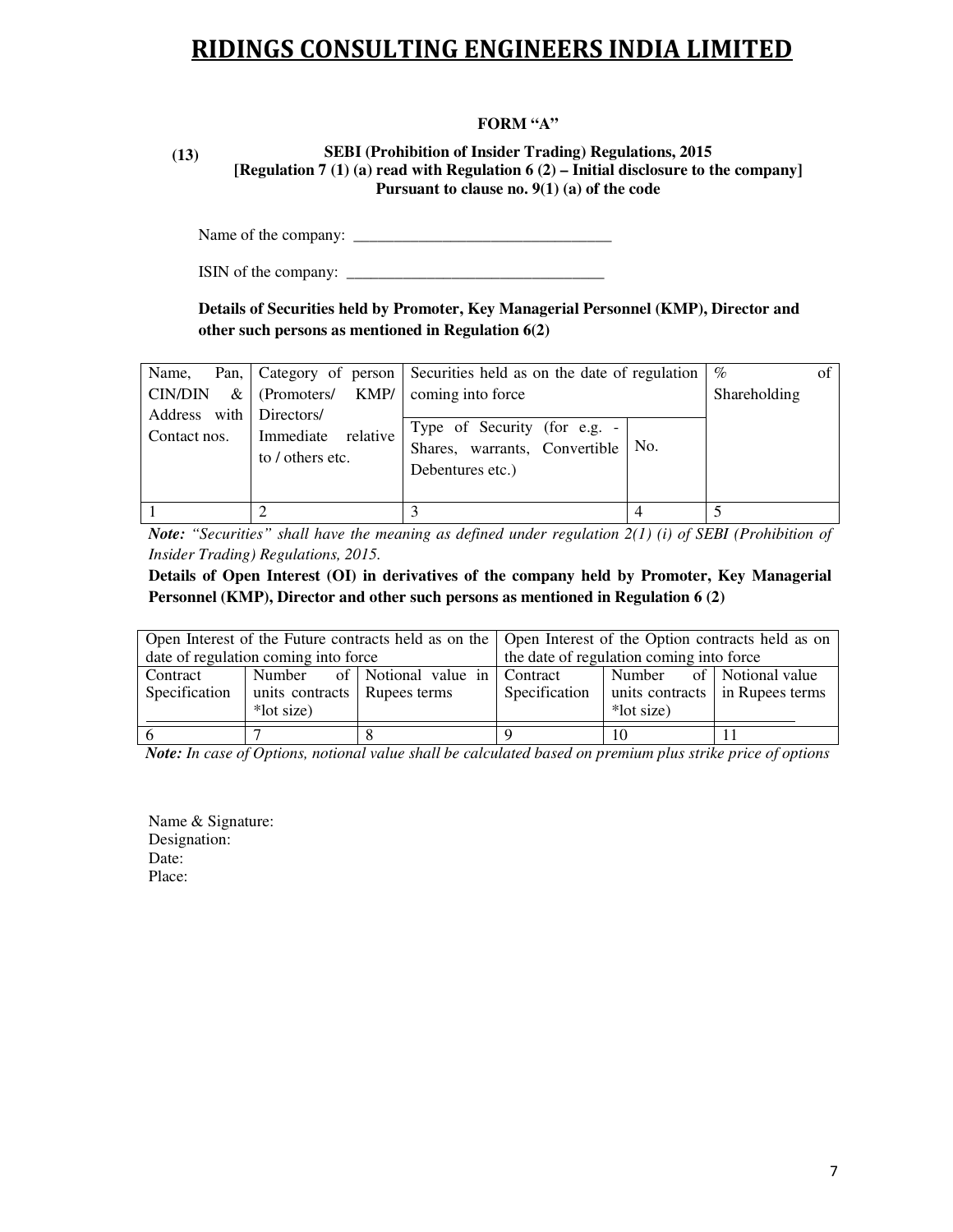## **FORM "B"**

**SEBI (Prohibition of Insider Trading) Regulations, 2015 [Regulation 7 (1) (b) read with Regulation 6(2) – Disclosure on becoming Director/KMP/Promoter] Pursuant to clause no. 9(1) (b) of the code**

Name of the company: \_

ISIN of the company: \_\_\_\_\_\_\_\_\_\_\_\_\_\_\_\_\_\_\_\_\_\_\_\_\_\_\_\_\_\_\_\_

**Details of Securities held on appointment of Key Managerial Personnel (KMP) or Director or upon becoming a Promoter of a listed company and other such persons as mentioned in Regulation 6(2).**

| Name, PAN,   | Category of      | Date of                 | Securities held at the time of         |     | $%$ of       |
|--------------|------------------|-------------------------|----------------------------------------|-----|--------------|
| CIN/DIN &    | Person           | appointment of Becoming |                                        |     | Shareholding |
| Address with | (Promoters/      |                         | Director /KMP Promoter /appointment of |     |              |
|              |                  | OR                      |                                        |     |              |
| contact nos. | KMP/             | Date of                 | Director/KMP                           |     |              |
|              | Directors/       |                         |                                        |     |              |
|              | immediate        | becoming                |                                        |     |              |
|              | relative         | Promoter                | Type of security                       | No. |              |
|              | To /others etc.) |                         | (For e.g. – Shares,                    |     |              |
|              |                  |                         | Warrants,                              |     |              |
|              |                  |                         | Convertible                            |     |              |
|              |                  |                         | Debentures etc.)                       |     |              |
|              | っ                |                         |                                        |     | 6            |

*Note: "Securities" shall have the meaning as defined under regulation 2(1) (i) of SEBI (Prohibition of Insider Trading) Regulations, 2015.* 

**Details of Open Interest (OI) in derivatives of the company held on appointment of Key Managerial Personnel (KMP) or Director or upon becoming a Promoter of a listed company and other such persons as mentioned in Regulation 6 (2)** 

|                           |                                             | Open Interest of the Future contracts held at the time<br>of becoming Promoter/appointment of Director/KMP | Open Interest of the Option contracts held at the<br>time of becoming Promoter/appointment of<br>Director/KMP |                                                 |                                      |  |  |
|---------------------------|---------------------------------------------|------------------------------------------------------------------------------------------------------------|---------------------------------------------------------------------------------------------------------------|-------------------------------------------------|--------------------------------------|--|--|
| Contract<br>Specification | Number of<br>units (contracts<br>*lot size) | Notional value in<br>Rupees terms                                                                          | Contract<br>Specification                                                                                     | Number of<br>units<br>(contracts *lot)<br>size) | Notional value<br>in Rupees<br>terms |  |  |
|                           |                                             |                                                                                                            |                                                                                                               |                                                 |                                      |  |  |

*Note: In case of Options, notional value shall be calculated based on premium plus strike price of options* 

Name & Signature: Designation: Date: Place: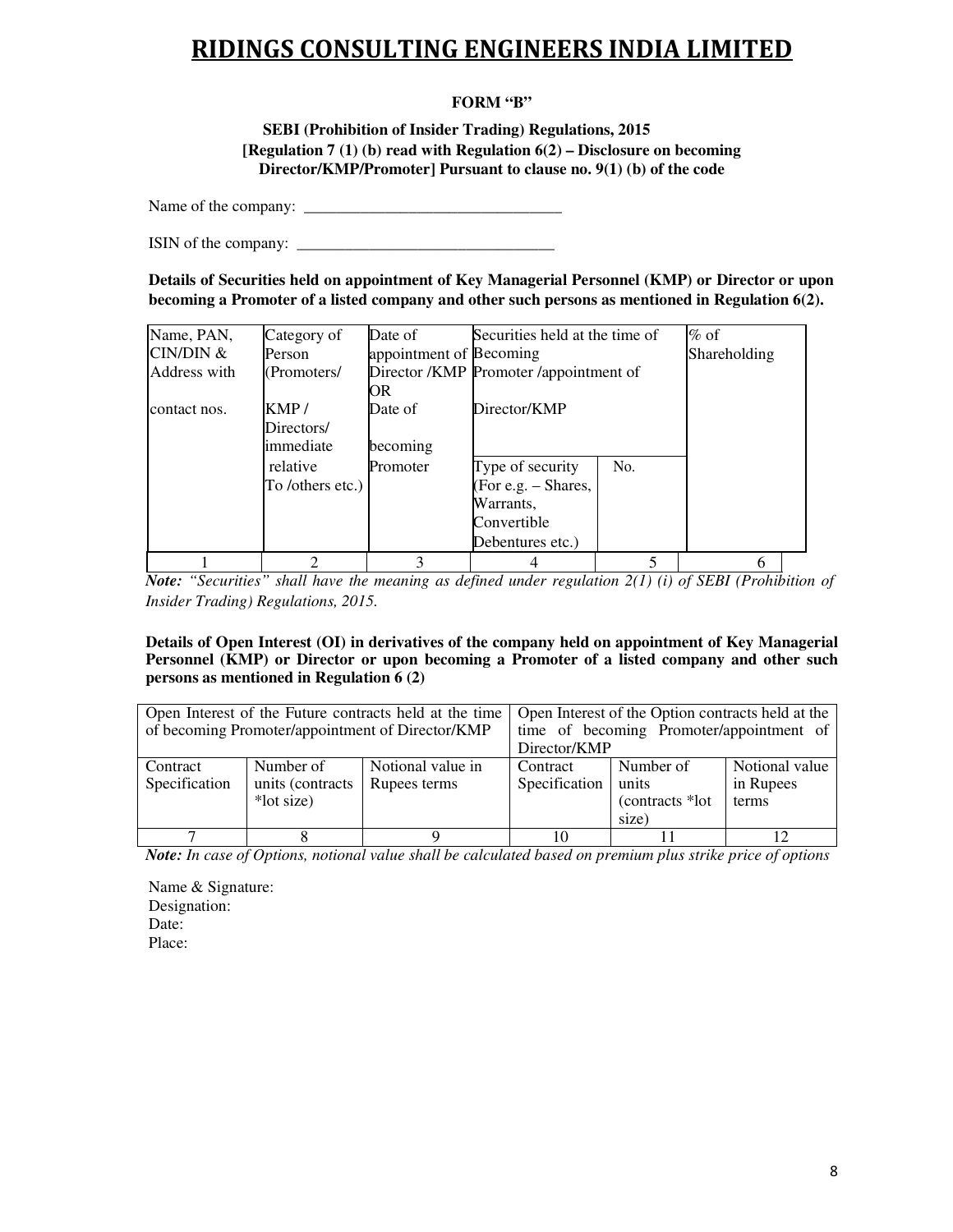## **FORM C**

**SEBI (Prohibition of Insider Trading) Regulations, 2015 [Regulation 7 (2) read with Regulation 6(2) & – Continual disclosure] director/KMP/Promoter]** 

 **Pursuant to clause no. 9(2) of the code** 

Name of the company: \_\_\_\_\_\_\_\_\_\_\_\_\_\_\_\_\_\_\_\_\_\_\_\_\_\_\_\_\_\_\_\_ ISIN of the company: \_\_\_\_\_\_\_\_\_\_\_\_\_\_\_\_\_\_\_\_\_\_\_\_\_\_\_\_\_\_\_\_

### **Details of change in holding of Securities of Promoter, Employee or Director of a listed company and other such persons as mentioned in Regulation 6(2)**

| Name,     | Category of       | Securities held |        | Securities acquired /Disposed |     |        |              | Securities Held post |         | Date of        |    | Date of       | Mode of       |
|-----------|-------------------|-----------------|--------|-------------------------------|-----|--------|--------------|----------------------|---------|----------------|----|---------------|---------------|
| PAN,      | Person            | prior to        |        |                               |     |        |              | acquisitions/        |         | allotment      |    | intimation to | acquisition/  |
| CIN/      | (Promoters/       | acquisitions/   |        |                               |     |        |              | disposal             |         | advice/        |    | company       | disposal (on  |
| $DIN, \&$ | <b>KMP/Direct</b> | disposal        |        |                               |     |        |              |                      |         | acquisition of |    |               | market/       |
| address   | ors/              |                 |        |                               |     |        |              |                      |         | shares/sale of |    |               | public/       |
| with      | immediate         |                 |        |                               |     |        |              |                      |         | shares specify |    |               | rights/       |
| contact   | relative          |                 |        |                               |     |        |              |                      |         |                |    |               | preferential  |
| nos.      | to/others         |                 |        |                               |     |        |              |                      |         |                |    |               | offer/ off    |
|           | etc.              |                 |        |                               |     |        |              |                      |         |                |    |               | market/Inter- |
|           |                   |                 |        |                               |     |        |              |                      |         |                |    |               | se transfer,  |
|           |                   |                 |        |                               |     |        |              |                      |         |                |    |               | ESOPs etc.)   |
|           |                   | Type of         | No.    | Type of                       | No. | Valu   | <b>Trans</b> | Type of              | No. and | from           | To |               |               |
|           |                   | security        | and    | security                      |     | e      | action       | security             | $%$ of  |                |    |               |               |
|           |                   | (for e.g.       | $%$ of | (for e.g.                     |     |        | Type         | (for e.g.            | such    |                |    |               |               |
|           |                   | Shares,         | such   | Shares,                       |     |        | (Buy/        | Shares,              | Shareho |                |    |               |               |
|           |                   | Warrant         | Share  | Warrants,                     |     |        | Sale/        | Warrants,            | lding   |                |    |               |               |
|           |                   | S,              | holdi  | Convertib                     |     |        | Pledg        | Converti             |         |                |    |               |               |
|           |                   | Converti        | ng     | le                            |     |        | e/           | ble                  |         |                |    |               |               |
|           |                   | ble             |        | Debenture                     |     |        | Revok        | Debentur             |         |                |    |               |               |
|           |                   | Debentu         |        | $etc.$ )                      |     |        | e/           | $e$ etc.)            |         |                |    |               |               |
|           |                   | re etc.)        |        |                               |     |        | Invok        |                      |         |                |    |               |               |
|           |                   |                 |        |                               |     |        | e            |                      |         |                |    |               |               |
|           | $\mathfrak{2}$    | 3               | 4      | 5                             | 6   | $\tau$ | 8            | 9                    | 10      | 11             | 12 | 13            | 14            |

*Note: "Securities" shall have the meaning as defined under regulation 2(1) (i) of SEBI (Prohibition of Insider Trading) Regulations, 2015*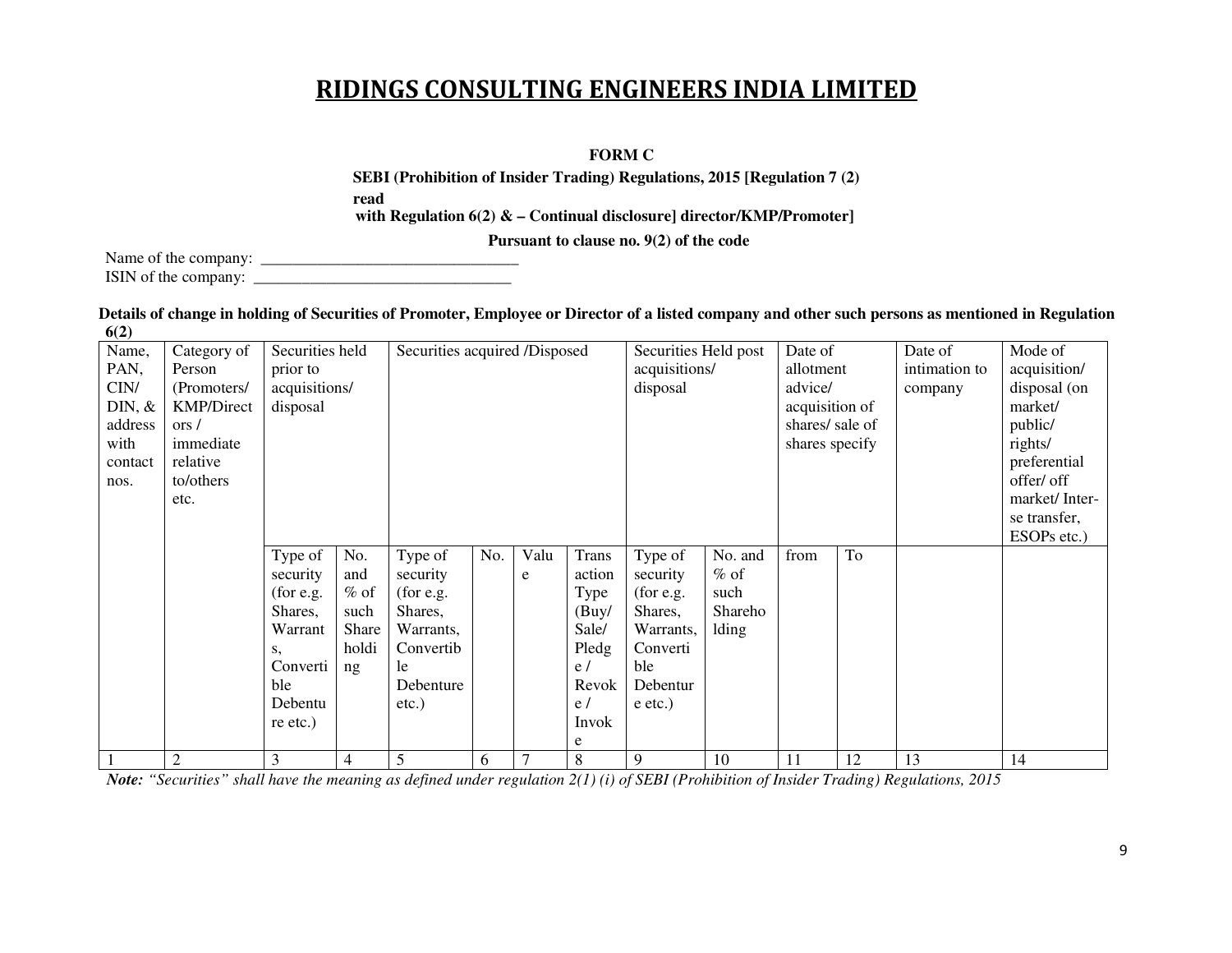## **Details of trading in derivatives of the company by Promoter, Employee or Director of a listed company and other such persons as mentioned in Regulation 6(2).**

| Trading in derivatives (Specify type of contract, Futures or Options etc.) | which 1<br>Exchange on<br>the<br>trade<br>was<br>executed |                          |                                            |                           |                                             |    |
|----------------------------------------------------------------------------|-----------------------------------------------------------|--------------------------|--------------------------------------------|---------------------------|---------------------------------------------|----|
| <b>Types</b><br>ΟĪ<br>Contract                                             | Contract<br>Specifications                                | Buy<br>Notional<br>Value | Number of units<br>(contract*lot)<br>size) | Sell<br>Notional<br>Value | Number of units<br>(contract *lot)<br>size) |    |
|                                                                            | 16                                                        |                          | 18                                         | 19                        | 20                                          | 21 |

*Note: In case of options, notional value shall be calculated based on Premium plus strike price of options.*

Name & Signature: Designation: Date: Place: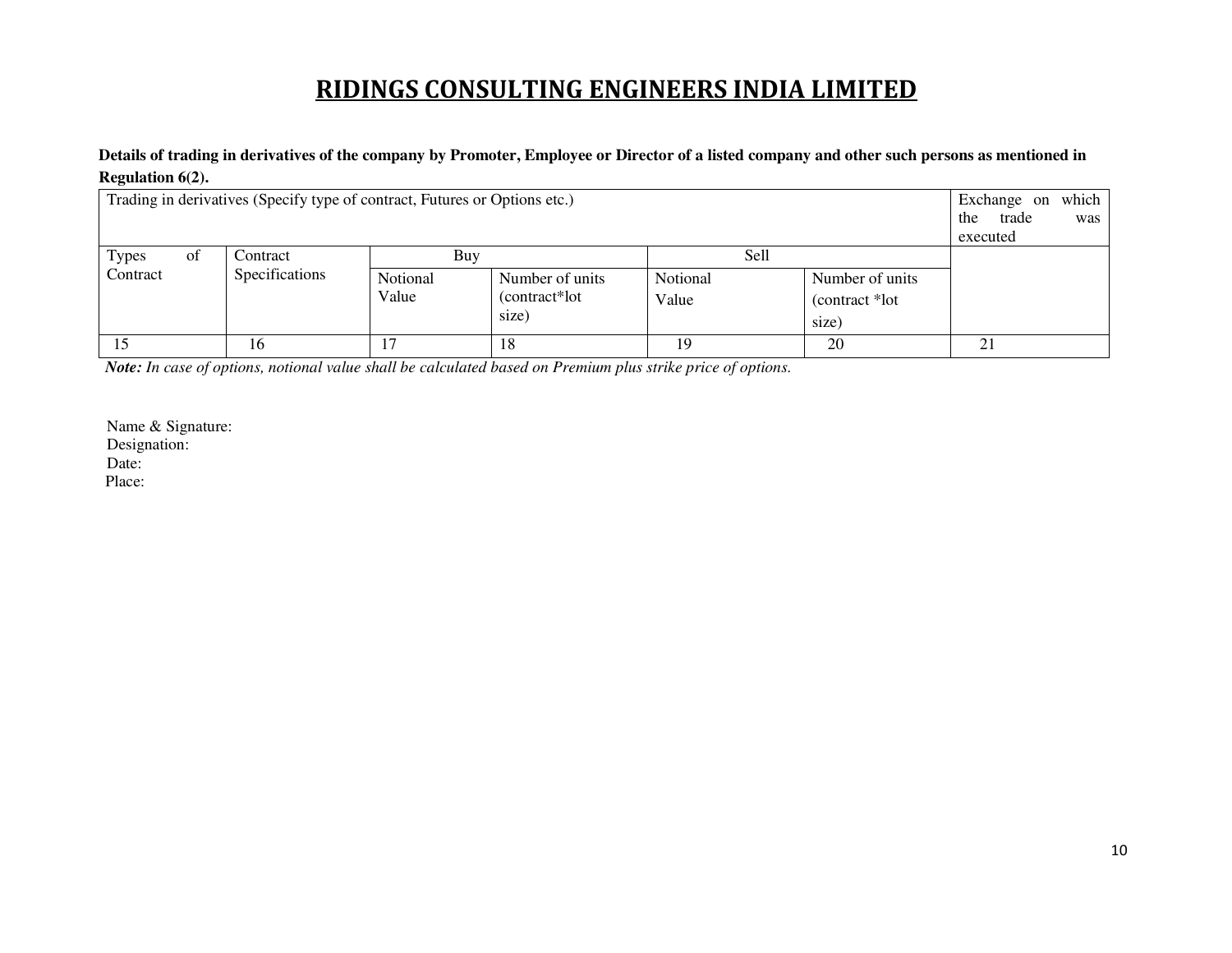### **FORM D (Indicative format)**

### **SEBI (Prohibition of Insider Trading) Regulations, 2015Regulation 7(3) – Transactions by Other connected persons as identified by the company**

### **Details of trading in securities by other connected persons as identified by the company**

| Name,            | Category of       | Securities held |                | Securities acquired /Disposed |     |      |              | Securities Held post |         | Date of         |    | Date of       | Mode of       |
|------------------|-------------------|-----------------|----------------|-------------------------------|-----|------|--------------|----------------------|---------|-----------------|----|---------------|---------------|
| PAN,             | Person            | prior to        |                |                               |     |      |              | acquisitions/        |         | allotment       |    | intimation to | acquisition/  |
| CIN/             | (Promoters/       | acquisitions/   |                |                               |     |      |              | disposal             |         | advice/         |    | company       | disposal (on  |
| $\text{DIN}, \&$ | <b>KMP/Direct</b> | disposal        |                |                               |     |      |              |                      |         | acquisition of  |    |               | market/       |
| address          | ors/              |                 |                |                               |     |      |              |                      |         | shares/ sale of |    |               | public/       |
| with             | immediate         |                 |                |                               |     |      |              |                      |         | shares specify  |    |               | rights/       |
| contact          | relative          |                 |                |                               |     |      |              |                      |         |                 |    |               | preferential  |
| nos.             | to/others         |                 |                |                               |     |      |              |                      |         |                 |    |               | offer/ off    |
|                  | etc.              |                 |                |                               |     |      |              |                      |         |                 |    |               | market/Inter- |
|                  |                   |                 |                |                               |     |      |              |                      |         |                 |    |               | se transfer,  |
|                  |                   |                 |                |                               |     |      |              |                      |         |                 |    |               | ESOPs etc.)   |
|                  |                   | Type of         | No.            | Type of                       | No. | Valu | <b>Trans</b> | Type of              | No. and | from            | To |               |               |
|                  |                   | security        | and            | security                      |     | e    | action       | security             | $%$ of  |                 |    |               |               |
|                  |                   | $($ for e.g.    | $%$ of         | $($ for e.g.                  |     |      | Type         | $($ for e.g.         | such    |                 |    |               |               |
|                  |                   | Shares,         | such           | Shares,                       |     |      | (Buy/        | Shares,              | Shareho |                 |    |               |               |
|                  |                   | Warrant         | Share          | Warrants,                     |     |      | Sale/        | Warrants,            | lding   |                 |    |               |               |
|                  |                   | S,              | holdi          | Convertib                     |     |      | Pledg        | Converti             |         |                 |    |               |               |
|                  |                   | Converti        | ng             | le                            |     |      | e/           | ble                  |         |                 |    |               |               |
|                  |                   | ble             |                | Debenture                     |     |      | Revok        | Debentur             |         |                 |    |               |               |
|                  |                   | Debentu         |                | $etc.$ )                      |     |      | e/           | e etc.)              |         |                 |    |               |               |
|                  |                   | re etc.)        |                |                               |     |      | Invok        |                      |         |                 |    |               |               |
|                  |                   |                 |                |                               |     |      | e            |                      |         |                 |    |               |               |
|                  | 2                 | 3               | $\overline{4}$ | 5                             | 6   |      | 8            | 9                    | 10      | 11              | 12 | 13            | 14            |

*Note: "Securities" shall have the meaning as defined under regulation 2(1) (i) of SEBI (Prohibition of Insider Trading) Regulations, 2015*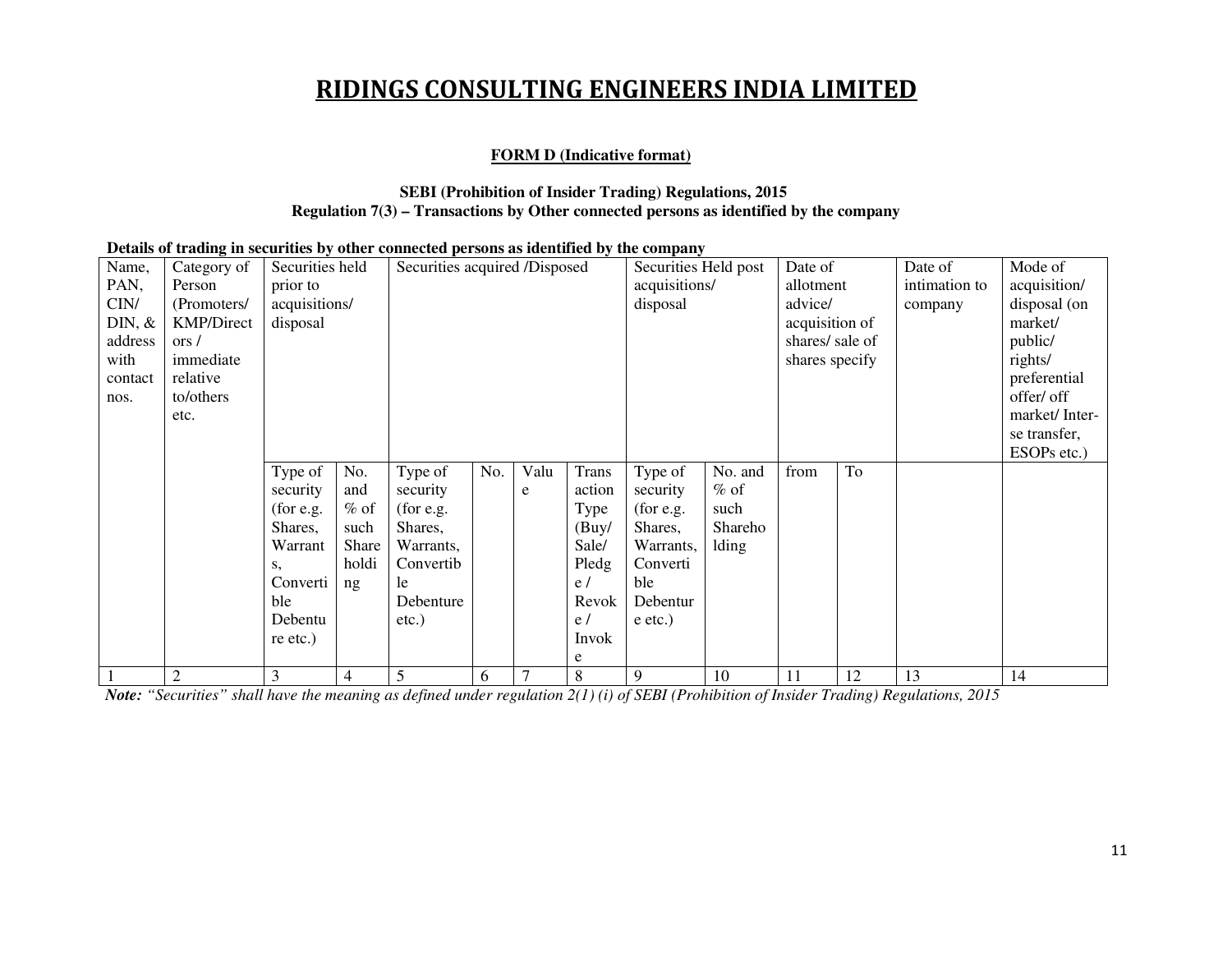## **Details of trading in derivatives by other connected persons as identified by the company**

| Trading in derivatives (Specify type of contract, Futures or Options etc.) |                     | Exchange on which |                 |          |                 |    |
|----------------------------------------------------------------------------|---------------------|-------------------|-----------------|----------|-----------------|----|
|                                                                            | trade<br>the<br>was |                   |                 |          |                 |    |
|                                                                            | executed            |                   |                 |          |                 |    |
| <b>Types</b><br>of                                                         | Contract            | Buy               |                 | Sell     |                 |    |
| Contract                                                                   | Specifications      | Notional          | Number of units | Notional | Number of units |    |
|                                                                            |                     | Value             | (contract*lot)  | Value    | (contract *lot) |    |
|                                                                            |                     |                   |                 |          |                 |    |
| 15                                                                         | 16                  |                   | 18              | 19       | 20              | 21 |

*Note: In case of options, notional value shall be calculated based on Premium plus strike price of options.*

Name & Signature: Designation: Date: Place: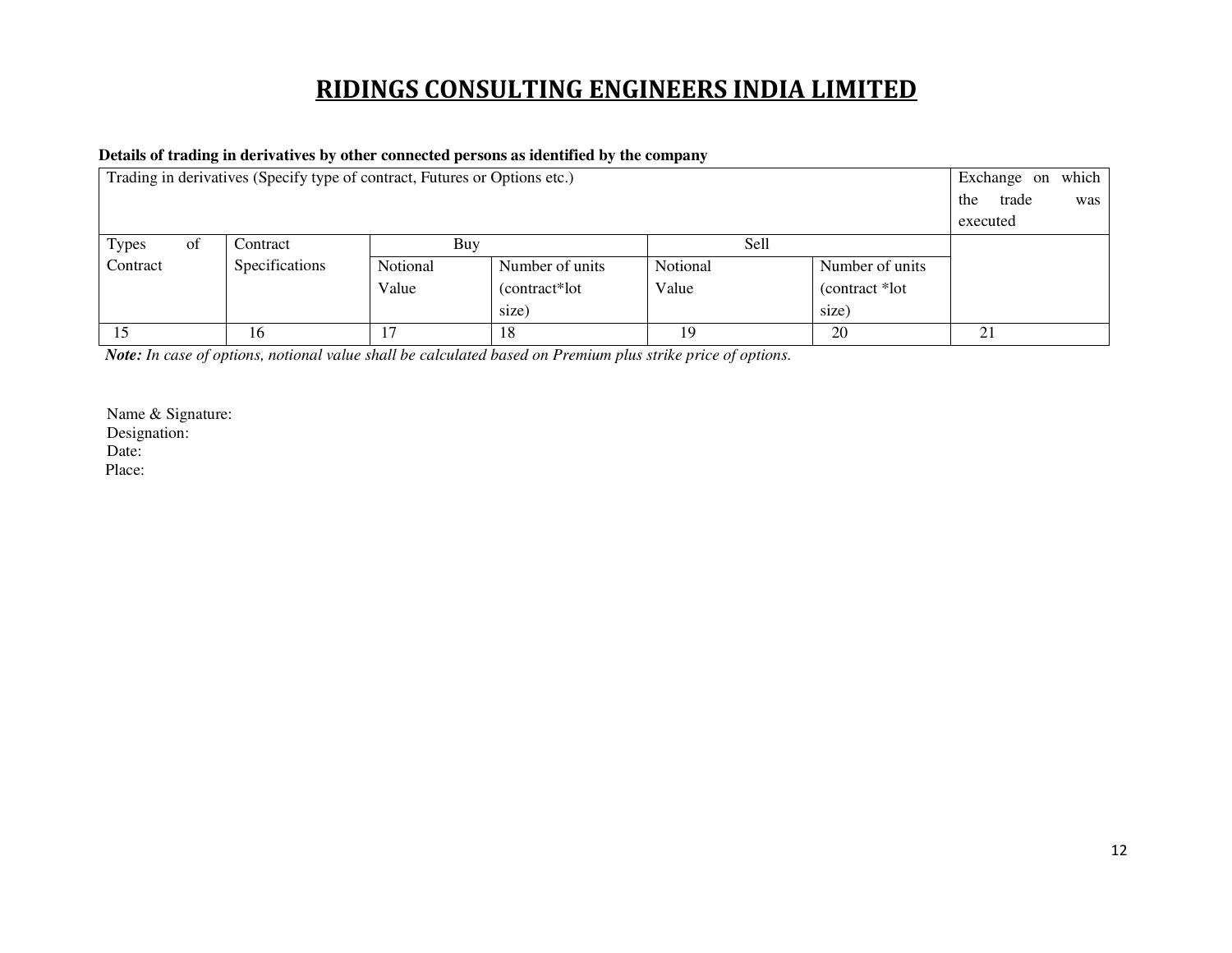### **FORM "E"**

### **FORM FOR THE CONTINUAL DISCLOSURE BY OTHER CONNECTED PERSONS PURSUANT TO CLAUSE NO. 9(3) OF THE CODE**

To, Date \_\_\_\_\_\_\_\_\_\_\_\_

The Compliance Officer, **Ridings Consulting Engineers India Limited Office No. F-24, First Floor, Panko Grand Plaza, Mayor Vihar-1, Delhi-110091, India.** 

Dear Sir,

### **Sub: Dealing in the equity shares of the Company**

I \_\_\_\_\_\_\_\_\_\_\_\_\_\_\_\_\_\_\_\_ hereby inform that, I have acquired or disposed of on \_\_\_\_day of \_\_\_\_\_ 2018, \_\_\_\_\_\_ equity shares of the Company of the market value of Rs. \_\_\_\_\_\_\_\_\_ during the period from \_\_\_\_\_ to \_\_\_\_ which is in excess of the monetary limit prescribed Clause 9(3) of the Code of Conduct for prevention of Insider Trading.

Further, I am connected with your Company in the capacity of \_\_\_\_\_\_\_\_\_\_ or related with Mr. /Ms. \_\_\_\_\_\_\_\_\_\_\_\_\_ Promoter / Director / Key Managerial Personnel / Designated Employee of your Company.

This is for your information and necessary actions. Thanking you.

**Signature: Name:** 

 $\overline{\phantom{a}}$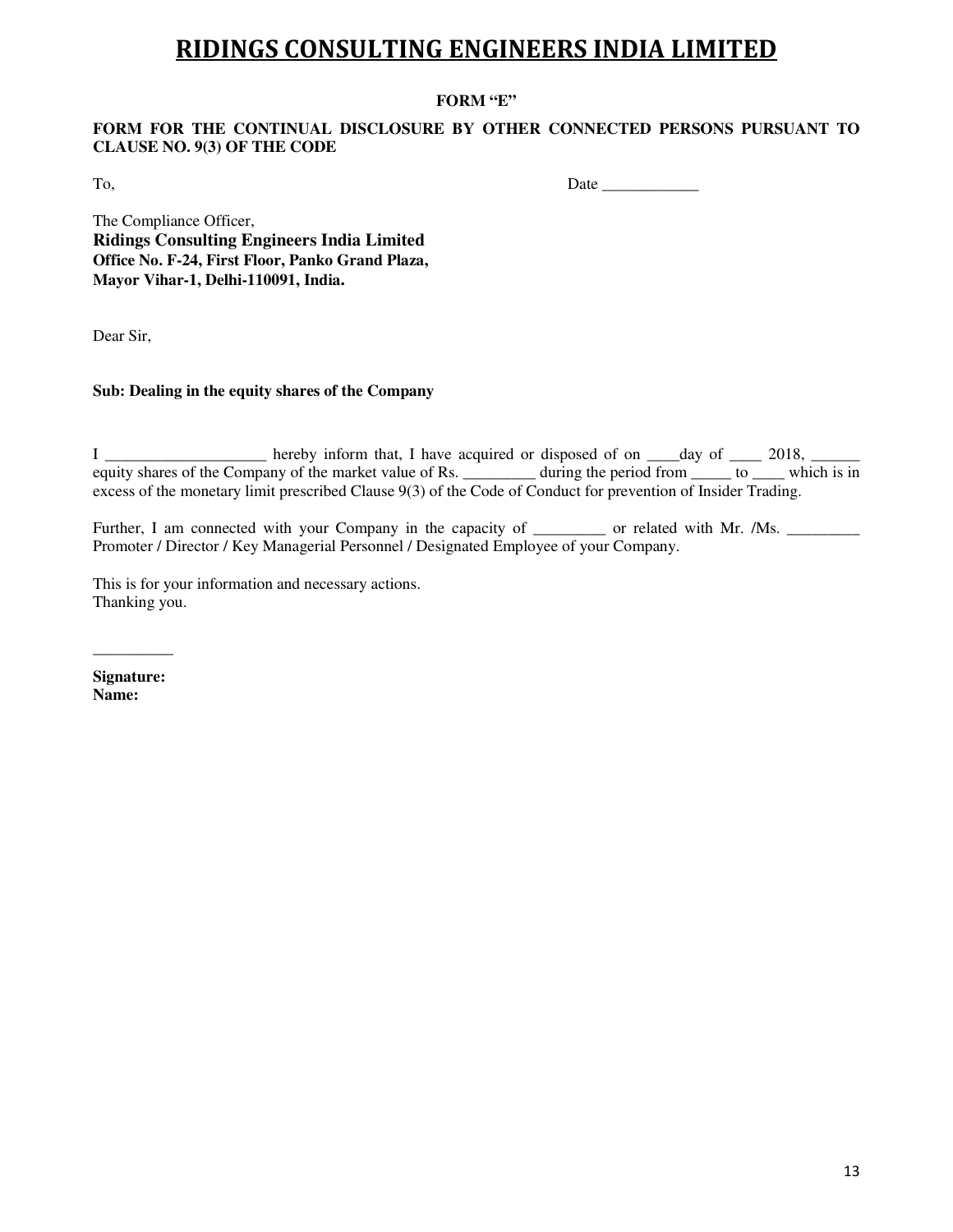### **FORM "F"**

### **APPLICATION BY PROMTER/ DIRECTOR/KEY MANAGERIAL PERSONNEL/ DESIGNATED EMPLOYEE / OTHE CONNECTED PERSONS PURSUANT TO CLAUSE NO. 10(C) OF THE CODE FOR PRE-APPROVAL OF TRADING PLAN**

To, From: **Ridings Consulting Engineers India Limited** Name: **Office No. F-24, First Floor, Pankaj Grand Plaza, Address: Mayur Vihar-1, Delhi-110091, India.** Designation:

Dear Sir, Date:

### **Sub: Application for Pre-approval of Trading Plan**

I \_\_\_\_\_\_\_\_ hereby inform that, I have gone through the Code of Conduct for prevention of Insider Trading and I seek you pre approval of the trading plan which I will execute as per the details given hereunder within twelve months after expiry of six months from the date of this application, if pre-approved by you.

| Name of Promoter /    | Nature       | of $\vert$ No. of | No. of Shares to Probable |           |               | Folio No./ DP ID, if |  |  |
|-----------------------|--------------|-------------------|---------------------------|-----------|---------------|----------------------|--|--|
| Director / KMP /      | Relationship | <b>Shares</b>     | be purchased or period    |           | for           | any                  |  |  |
| Designated Employee / |              | held as on        | disposed off.             | purchase  | <sub>or</sub> |                      |  |  |
| Company / Connected   |              | Date of this      |                           | disposal. |               |                      |  |  |
| person                |              | application       |                           |           |               |                      |  |  |
|                       |              |                   |                           |           |               |                      |  |  |
|                       |              |                   |                           |           |               |                      |  |  |
|                       |              |                   |                           |           |               |                      |  |  |

I also declare that, I am not in possession of unpublished price sensitive information as defined in the Code. I further declare that, I will not deal in the equity shares of the Company during the closure of Trading Window as per the requirements of the Code.

I further confirm that, the violation of any of the provisions of the Code would subject me the penal provisions as per the Code.

I request you to approve my above referred Trading Plan at the earliest.

**Signature\_\_\_\_\_\_\_\_\_\_\_\_\_\_\_ Name: Designation:**